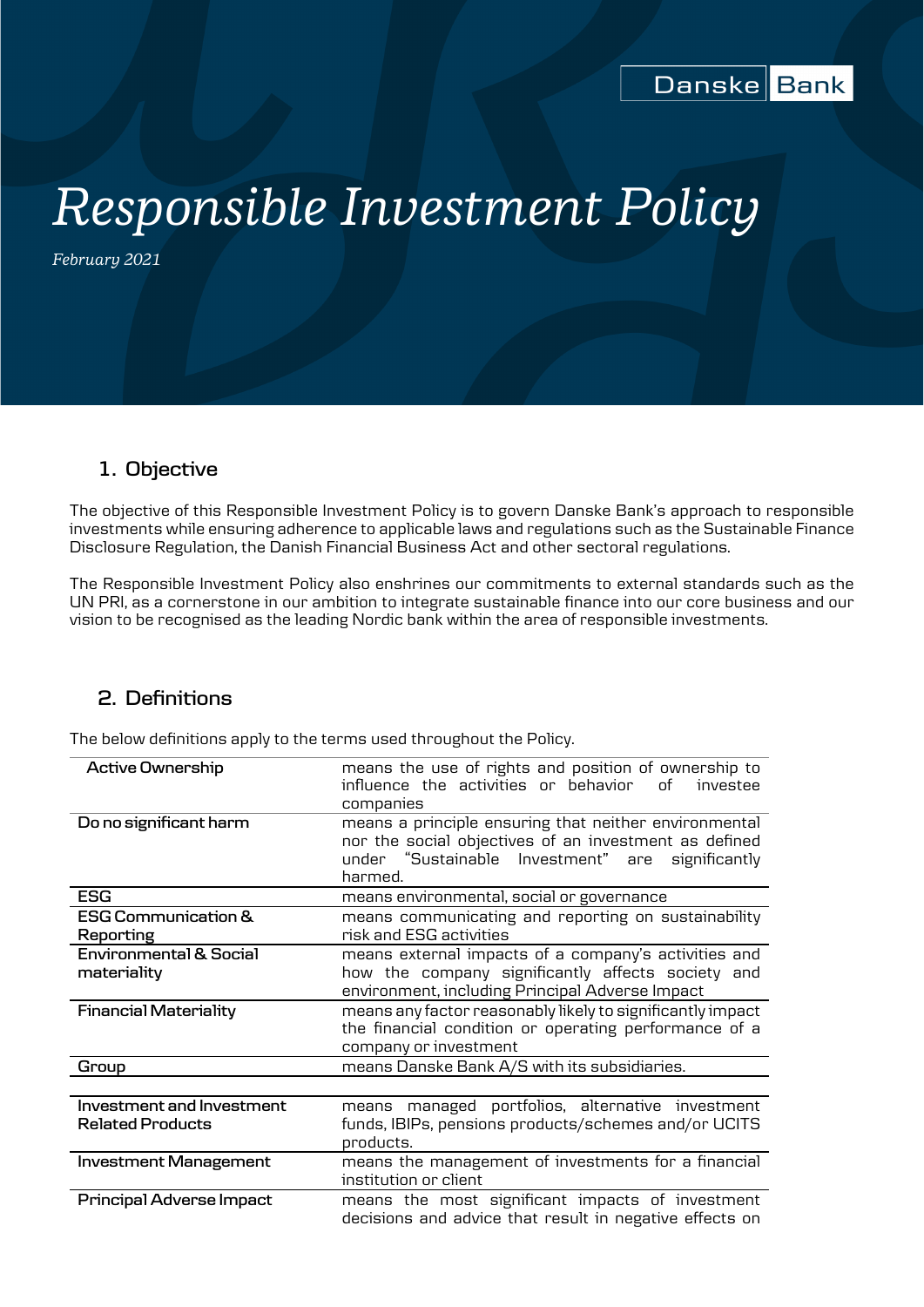|                                              | sustainability factors, (i.e. environmental social and<br>employee matters, respect human<br>rights,<br>anti-<br>corruption and anti-bribery matters)                                                                                                                                                                                                                                                                                                                                                                                                                                                                                                                                                                                                                                                                                                                                                                                                                                                                       |
|----------------------------------------------|-----------------------------------------------------------------------------------------------------------------------------------------------------------------------------------------------------------------------------------------------------------------------------------------------------------------------------------------------------------------------------------------------------------------------------------------------------------------------------------------------------------------------------------------------------------------------------------------------------------------------------------------------------------------------------------------------------------------------------------------------------------------------------------------------------------------------------------------------------------------------------------------------------------------------------------------------------------------------------------------------------------------------------|
| <b>Restrictions</b>                          | means certain sectors, companies, products or<br>activities restricted from the investment universes in<br>order to address sustainability risks and adverse<br>sustainability impacts                                                                                                                                                                                                                                                                                                                                                                                                                                                                                                                                                                                                                                                                                                                                                                                                                                      |
| <b>Shareholders Rights Directive II</b>      | means Directive [EU] 2017/828 of the European<br>Parliament and of the Council of 17 May 2017 regarding<br>of<br>long-term<br>shareholder<br>the<br>encouragement<br>engagement                                                                                                                                                                                                                                                                                                                                                                                                                                                                                                                                                                                                                                                                                                                                                                                                                                             |
| Sustainability factors                       | means environmental, social and employee matters,<br>respect for human rights, anti-corruption and anti-<br>bribery matters                                                                                                                                                                                                                                                                                                                                                                                                                                                                                                                                                                                                                                                                                                                                                                                                                                                                                                 |
|                                              |                                                                                                                                                                                                                                                                                                                                                                                                                                                                                                                                                                                                                                                                                                                                                                                                                                                                                                                                                                                                                             |
| Sustainable Finance Disclosure<br>Regulation | means Regulation (EU) 2019/2088 of the European<br>Parliament and Council on<br>sustainability-related<br>disclosures in the financial services sector                                                                                                                                                                                                                                                                                                                                                                                                                                                                                                                                                                                                                                                                                                                                                                                                                                                                      |
| Sustainability risk                          | means an environmental, social or governance event or<br>condition that, if it occurs, could cause a negative<br>material impact on the value of the investment                                                                                                                                                                                                                                                                                                                                                                                                                                                                                                                                                                                                                                                                                                                                                                                                                                                             |
| Sustainable investment                       | means an investment in an economic activity that<br>contributes to an environmental objective, as measured,<br>for example, by key resource efficiency indicators on the<br>use of energy, renewable energy, raw materials, water<br>and land, on the production of waste, and greenhouse<br>gas emissions, or on its impact on biodiversity and the<br>circular economy, or an investment in an economic<br>activity that contributes to a social objective, in<br>particular an investment that contributes to tackling<br>inequality or that fosters social cohesion, social<br>integration and labour relations, or an investment in<br>human capital or economically or socially disadvantaged<br>communities, provided that such investments do not<br>significantly harm any of those objectives and that the<br>investee companies follow good governance practices, in<br>particular<br>with<br>respect to sound<br>management<br>structures, employee relations, remuneration of staff<br>and tax compliance; $1$ |
| Target group                                 | means the group of people, subsidiaries, areas and/or<br>functions, for whom the governing information is<br>intended to be directly applicable.                                                                                                                                                                                                                                                                                                                                                                                                                                                                                                                                                                                                                                                                                                                                                                                                                                                                            |
| Screening                                    | means our investment universe to identify sustainability<br>risks related to portfolio holdings with reference to<br>current regulation, industry best practice, international<br>and voluntary frameworks for corporate<br>norms<br>responsibility.                                                                                                                                                                                                                                                                                                                                                                                                                                                                                                                                                                                                                                                                                                                                                                        |
| <b>UN PRI</b>                                | means the United Nations Principles for Responsible<br>Investments                                                                                                                                                                                                                                                                                                                                                                                                                                                                                                                                                                                                                                                                                                                                                                                                                                                                                                                                                          |

<span id="page-1-0"></span> $^1$  As defined in the Sustainable Finance Disclosure Regulation

I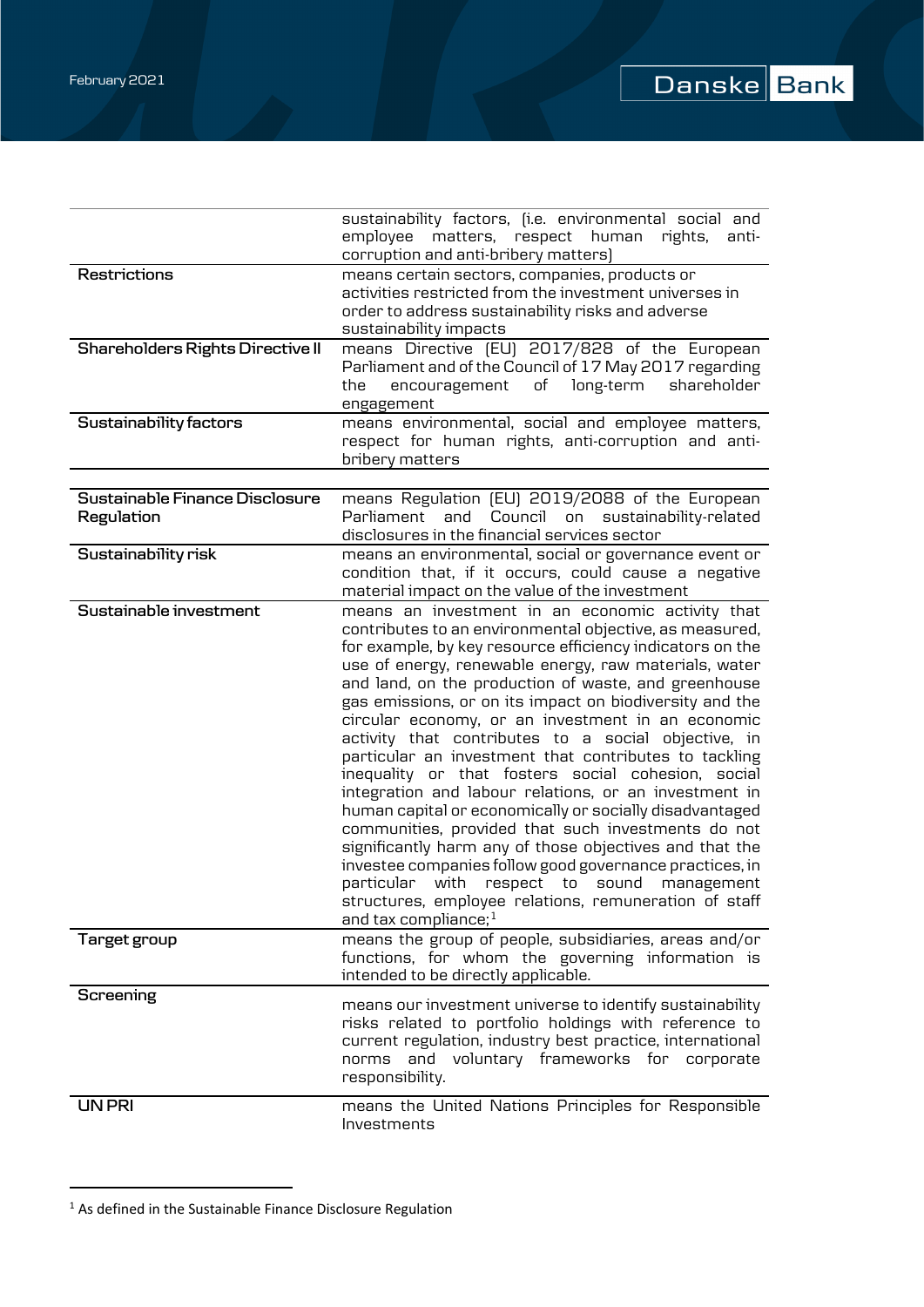# **3. Scope**

This Policy outlines principles for responsible investments, including sustainability risk integration in investment decision making processes, at Danske Bank.

Further, as specifically stated herein, the Policy provides for principles on how to integrate sustainability risk and meet clients' sustainability preferences when providing advice on Investment and Investment Related Products.

The Responsible Investments Policy does not apply directly to structured products, derivatives, Danske Bank's capital market activities (including but not limited to market making, securities trading etc.) or externally managed funds.

The Responsible Investment Policy operationalisation is outlined in the Responsible Investment Operational Guidelines.

# **3.1 Target group**

This Policy is a Group Policy and applies to all employees, all functions, and all units in Danske Bank A/S that perform investment management or distribute investment products. The Responsible Investments Policy also applies to regulated subsidiaries and separate legal entities once adopted by their relevant governing bodies.

In case a Group Policy conflicts with local regulatory or other requirements, the regulated subsidiary may approve a similar policy with the necessary deviations. Any material deviations from a Group Policy, including deviations, which conflict with the overall business model for and/or the risk profile and risk appetite of Danske Bank A/S, must be reported to the Executive Leadership Team via the administrator of the Information Management Policy and the Policy administrator. The Executive Leadership Team shall report such material deviations to the Board of Directors of Danske Bank A/S.

The Responsible Investments Policy is particularly relevant for certain units/functions' daily work. It is the responsibility of each manager to ensure compliance with this Policy within a unit/function, where relevant.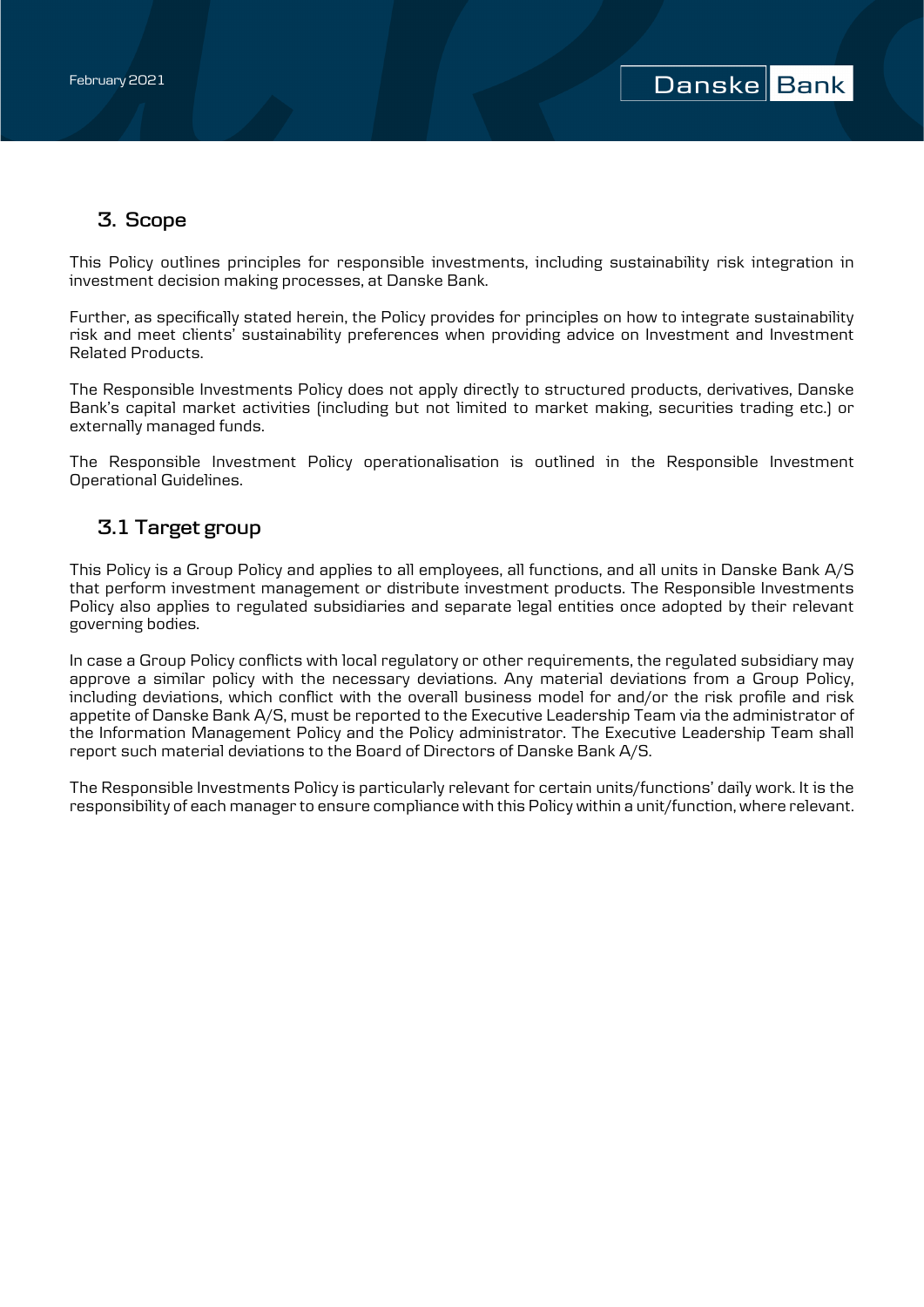I

# **4. Policy content**

## **Principle 1: We incorporate sustainability risks into investment analysis and investment decision-making processes.**

Incorporating sustainability risk into the investment process for all of our Investment and Investment Related Products is not only a legal obligation but also part of our fiduciary duty to clients and beneficiaries to identify the sustainability factors which may pose a risk and thereby affect financial performance of an investment.

To address which sustainability risks are considered to have a potential material negative impact on the value of an investment, we rely on the concept of Financial Materiality. This ensures a systematic approach into the most material issues for a given investment. In addition to looking at Financial Materiality, we consider sustainability risks through assessing ESG performance of investments based on industry best practice across sectors, as per international norms and voluntary frameworks for corporate responsibility such as e.g. the UN Global Compact and the OECD Guidelines for Multinational Enterprises, which Danske Bank as a Group supports<sup>2</sup>.

The sustainability risk factors are identified and assessed by the investment teams for both actively and passively managed strategies so that they can, in a systematic way, influence a decision to either buy/increase weighting, hold/maintain weighting, decrease weighting, or sell/divest. Investment teams may develop new valuation models or include this information into already existing models.

We screen our investment universe to identify sustainability risks related to portfolio holdings with reference to current regulation, industry best practice, international norms and voluntary frameworks for corporate responsibility. Based on our assessment and company dialogue, we may from time to time decide to divest or restrict investments in a company, in a specific investment strategy or across multiple strategies.

We apply overall restrictions across the investment universe based on Danske Bank Group position statements. This covers certain sectors, companies, products or activities restricted from the investment universes in order to address sustainability risks and for future purposes adverse sustainability impacts. Investment restrictions and their definitions are published on our website. In addition companies involved with tobacco products and companies involved in ESG related controversies, practices, or other activities considered unacceptable seen from a Nordic norms perspective are restricted from the investment universe<sup>3</sup>. If a company is outside the above limits it will be restricted from our investment universe. The Sustainable Investment team may escalate specific company cases to the Sustainable Investment Committee if the company is going through a transition phase and is likely to be within our restriction criteria in the near future. Based on this the Sustainable Investment Committee may make exceptions. Exceptions are monitored by the Sustainable Investment team.

<span id="page-3-0"></span><sup>2</sup> See Danske Bank Group Societal Impact & Sustainability Policy & Position Statements: https://danskebank.com/societalimpact

<span id="page-3-1"></span><sup>3</sup> https://danskebank.com/-/media/danske-bank-com/file-cloud/2018/3/investment-restrictions.pdf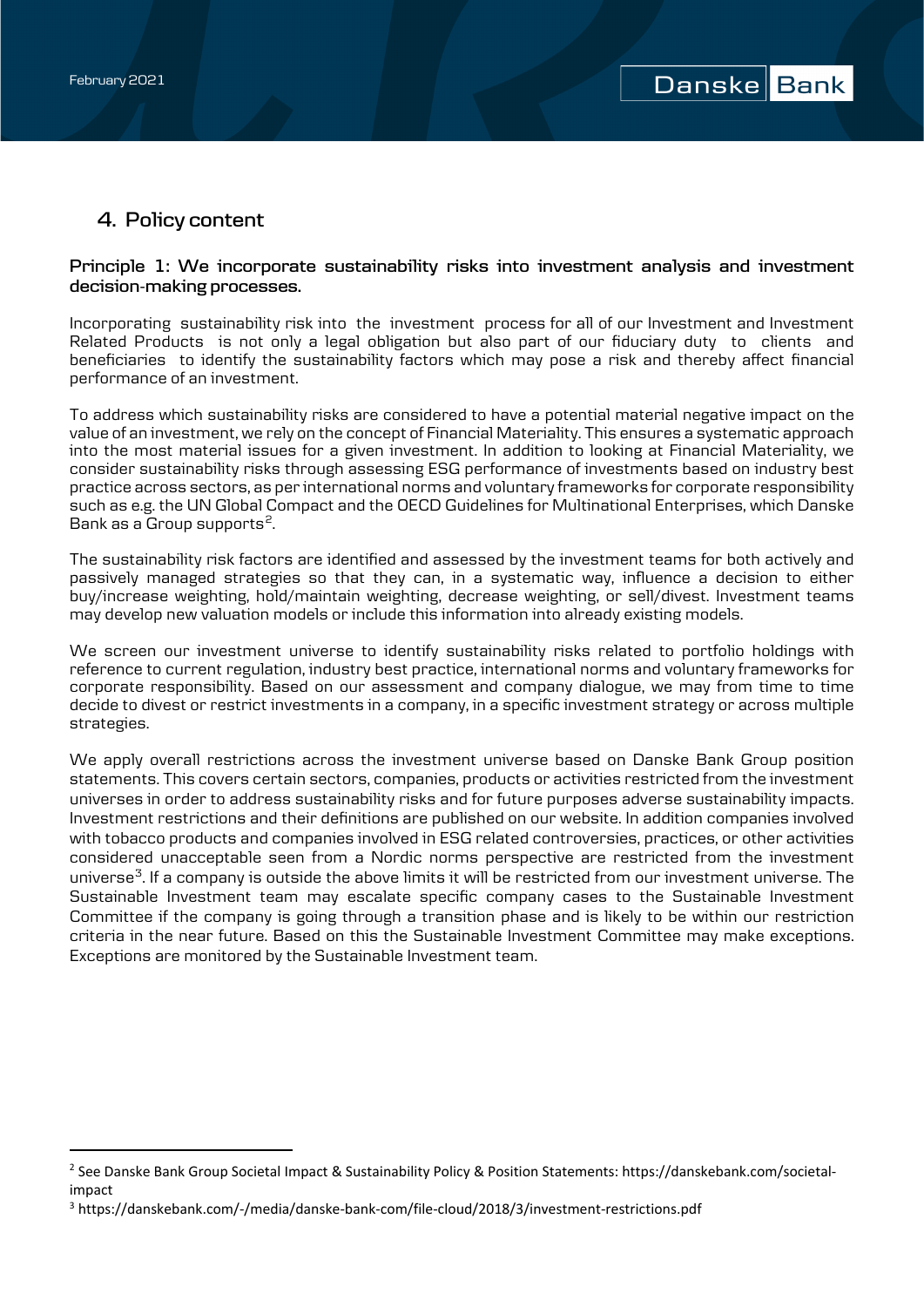## **Principle 2: We are active owners and incorporate environmental, social, and governance criteria and sustainability issues into our ownership guidelines and practices**

Active Ownership is the use of rights and position of ownership to influence the activities or behavior of investee companies by taking an active interest as an investor in investee companies' circumstances, development, and management, and a long-term focus in the company in line with for instance the EFAMA Stewardship Code and the Shareholder Rights Directive II. We seek to be active owners and influence companies directly through dialogue, voting and collaboration with peers, like-minded investors and stakeholders.

The Active Ownership approach is based on the belief that in general it is more sustainable to address challenging issues through Active Ownership and dialogue rather than divesting.

We believe that investment manager-driven dialogue with portfolio companies is the most effective as the investment teams are the experts of their respective strategies and portfolios, and tasked with the buy/sell decision. The investment teams engage on a regular basis with investee companies on material ESG matters to seek improvement in financial performance and processes in order to enhance and protect the value of the investments.

We log and monitor company dialogue and progress to ensure a structured engagement process. The Active Ownership instructions are published online.

The general meeting is an opportunity to voice our opinion, vote on issues of key importance to the running of a company, and contribute to the good governance of the company. We seek to vote on all shares held, both passive and active while taking into account preconditions, resources, and the costs of exercising voting rights. Our Danske Bank Voting Guidelines serve as our default position for all proposals, but our investment teams managing our active portfolios can deviate based on case specific details. We vote either by ourselves or through a service provider. Voting must always be carried out in the benefit of the investors to avoid conflict of interest.

The Voting Guidelines are published online. We also log and publish our voting records.

## **Principle 3: We incorporate sustainability risk in advice on Investment and Investment Related Products, aim to identify our investment customers' sustainability preferences and seek to provide customers with products that meet their ethical and sustainability needs**

We take sustainability risks into account in the selection process for Investment and Investment Related Products that we advise on. Sustainability risks are assessed on similar terms as other relevant risk types such as market risk, FX risk, and liquidity risk in the investment selection process and integrated into the advice. We further screen our investment universe to identify sustainability risks related to portfolio holdings with reference to current regulation, industry best practice, international norms and voluntary frameworks for corporate responsibility.

We are committed to actively support our customers to achieve their sustainability ambitions by providing relevant Investment and Investment Related Products and thereto related advice. In that regard we recognise our responsibility and ability to enable sustainable progress by delivering leading investment solutions and advice that support and incentivise our customers in achieving their sustainability priorities.

We maintain high standards of transparency in respect of product governance and suitability assessments. In addition we respect roles and responsibilities as well as accountability for assessment, development, implementation, monitoring and approval of sustainable investment products and advice.

In addition to our Responsible Investments requirements for integration of sustainability risks and baseline screening applicable to all advice on Investment and Investment Related Products, we offer Investment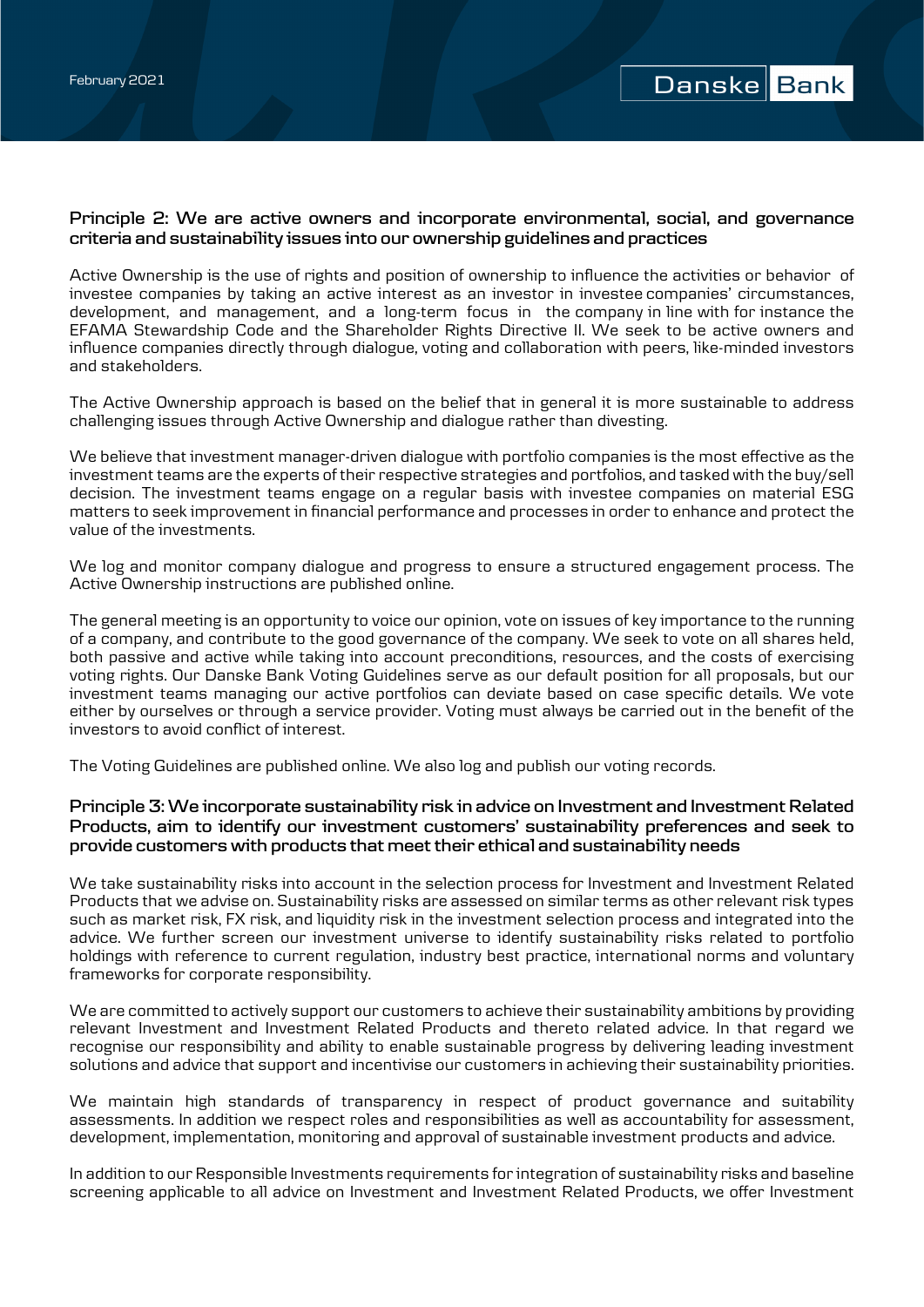and Investment Related Products that promote environmental and/or social characteristics and products with sustainable investments as their objective:

### **Sub-principle 3.1: We offer Investment and Investment Related products that promote Environmental and/or Social Characteristics**

For Investment and Investment Related Products that promote environmental and/or social characteristics, environmental and social characteristics and good governance practices are defined as binding in the investment strategy.

Based on what is relevant for a specific asset class and investment strategy, environmental and/or social characteristics and good governance practices are promoted through investment management processes and activities such as the investment analysis and decision making, active ownership, screening and restrictions for which environmental and social materiality perspectives are incorporated in addition to the integration of sustainability risk. Further, the assessment of sustainability-related impacts are included in these processes and activities.

These products are categorised under article 8 of the Sustainable Finance Disclosure Regulation and adhere to the specific disclosure requirements herein.

## **Sub-principle 3.2: We aim to offer Investment and Investment Related Products that have Sustainable Investments as their objective**

For Investment and Investment Related Products that will have sustainable investments as their objective we will define the environmental and/or social objectives and consider good governance practices as binding parts of the investment strategy.

Based on what is relevant for a specific asset class and investment strategy, the sustainable investment objective and good governance practices are met through processes and activities such as the investment analysis and decisions, active ownership, screening and restrictions for which environmental and social materiality perspectives are addressed in addition to the integration of sustainability risk.

The principle of 'do no significant harm' is in place for these products to warrant that neither the environmental nor the social sustainable objectives are significantly harmed with the investment. Further, an assessment of sustainability-related impacts are included in these processes and activities.

These products are categorised under article 9 of the Sustainable Finance Disclosure Regulation and adhere to the specific disclosure requirements herein.

## **Principle 4: We report on our activities and progress towards implementing Responsible Investments and disclose impacts of our investments.**

We seek to deliver high quality reporting about our Responsible Investments efforts. Reporting allows for robust monitoring and accountability towards investors, beneficiaries, regulators, standard setters and other stakeholders. We aim to communicate in such a detail that our stakeholders can find answers to questions in a clear and effective way. We publish on our websites information about our policy on integration of sustainability risks. We also provide our annual progress report to the UN-supported Principles for Responsible Investment and the TCFD.